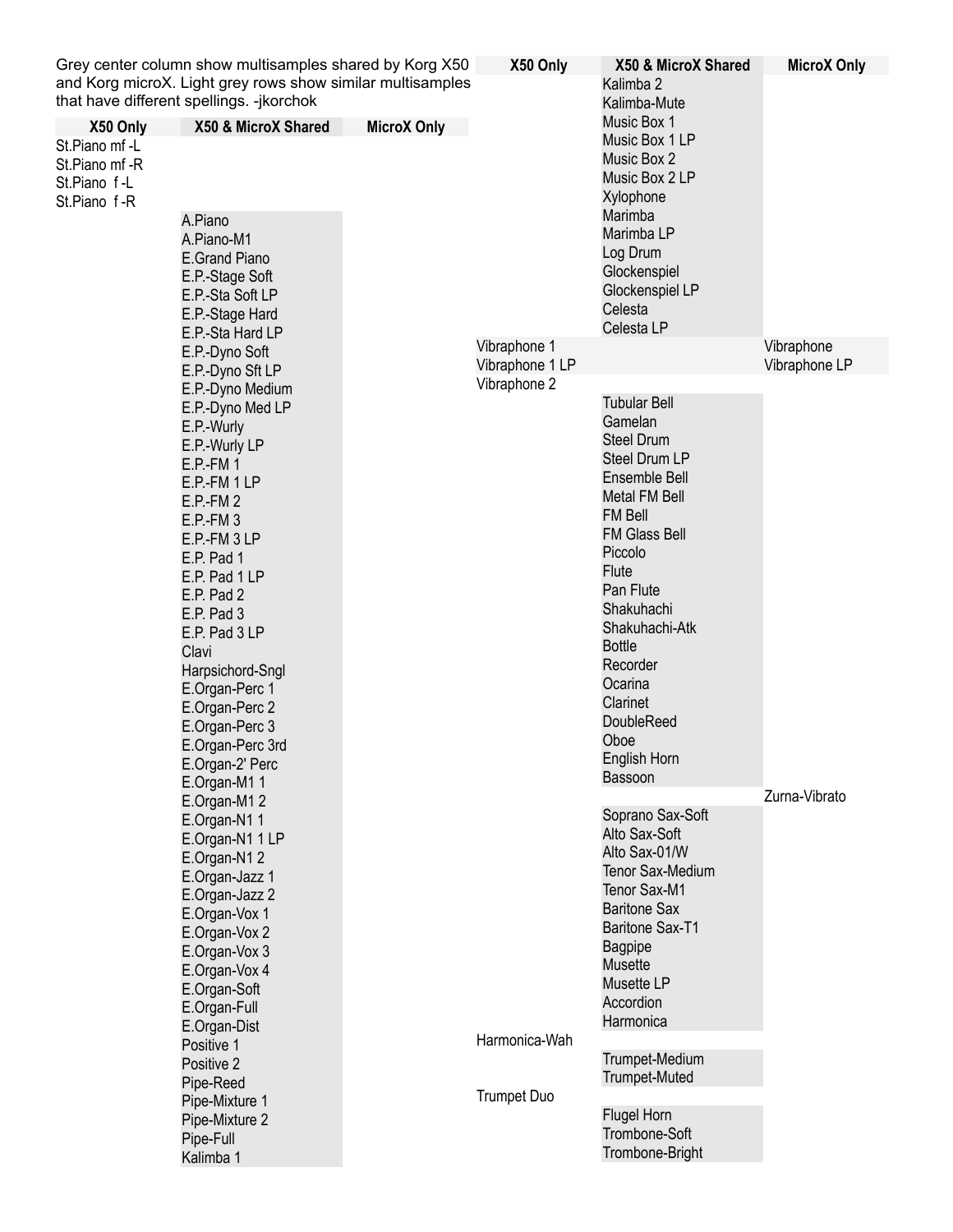| X50 Only                                              | X50 & MicroX Shared                                                                                                                                                                                                                 | <b>MicroX Only</b>         | X50 Only | X50 & MicroX Shared                                                                                                                                                                                                                                  | <b>MicroX Only</b>                                                                                                                                                                                              |
|-------------------------------------------------------|-------------------------------------------------------------------------------------------------------------------------------------------------------------------------------------------------------------------------------------|----------------------------|----------|------------------------------------------------------------------------------------------------------------------------------------------------------------------------------------------------------------------------------------------------------|-----------------------------------------------------------------------------------------------------------------------------------------------------------------------------------------------------------------|
|                                                       | French Horn-T1<br>French Horn Ens.<br>Tuba<br>Brass Ens.-Sharp<br>Brass Ens. 1<br>Brass Ens. 1 LP<br>Brass Ens. 2<br>Brass Ens. 2 LP<br>Voice-Pop Ooh<br>Voice-PopOoh REV<br>Voice-Pop Ah<br>Voice-Pop Ah REV                       |                            |          | A.Bass 2<br>A.Bass 2 LP<br>FingerBass-Clear<br>Finger Bass 1<br>Finger Bass 1 LP<br>Finger Bass 2<br>Finger Bass 2 LP<br><b>Pick Bass</b><br>Pick Bass LP<br>Pick Bass-Hard<br>Pick Bass-M1<br>SlapBass-ThumbJB                                      |                                                                                                                                                                                                                 |
| Voice-Woh<br>Voice-Dah                                |                                                                                                                                                                                                                                     |                            |          | SlapBass-Thumb 1<br>SlapBass-Thum1LP                                                                                                                                                                                                                 |                                                                                                                                                                                                                 |
|                                                       | Voice-Doo<br>Voice-Doo LP<br>Voice-Choir<br>Voice-Choir REV<br>Voice Wave 1<br>Voice Wave 2<br>Violin<br>Viola<br>Cello&Contrabass<br>Pizzicato<br><b>String Quartet 1</b><br><b>String Quartet 2</b><br>String Qurt2 REV           |                            |          | SlapBass-Thumb 2<br>SlapBass-Thum2LP<br>SlapBass-Pull JB<br>SlapBass-Pull<br>SlapBass-Mute<br>SlapBass-Mute LP<br>SlapBass-M1<br><b>Fretless Bass</b><br>Fretless Bass-M1<br><b>Bass Harmonics</b><br>Bass Harmo LP<br><b>Sitar</b><br>Sitar&Tambura |                                                                                                                                                                                                                 |
| String Ens. - L<br>String Ens. - R                    |                                                                                                                                                                                                                                     | String Ens.<br>String Ens. |          | Sitar&Tambura LP<br>Santur                                                                                                                                                                                                                           |                                                                                                                                                                                                                 |
| String Ens.REV-L                                      |                                                                                                                                                                                                                                     | String Ens. REV            |          | Santur LP                                                                                                                                                                                                                                            |                                                                                                                                                                                                                 |
| String Ens.REV-R                                      | Pizzicato Ens.                                                                                                                                                                                                                      | String Ens. REV            |          |                                                                                                                                                                                                                                                      | Kanun<br>Oud-Tremolo                                                                                                                                                                                            |
| Nylon Guitar1 p<br>Nylon Guitar1 mf<br>Nylon Guitar 2 |                                                                                                                                                                                                                                     | Nylon Guitar               |          |                                                                                                                                                                                                                                                      | Acoustic Sas 1<br>Acoustic Sas 2<br>Sas-Tremolo                                                                                                                                                                 |
|                                                       | A.Guitar-Finger<br>A.Guitar-Pick                                                                                                                                                                                                    |                            |          | Mandolin<br>Mandolin LP                                                                                                                                                                                                                              |                                                                                                                                                                                                                 |
| A.Gtr D-Pick<br>A.Gtr D-Gliss                         | A.Gtr-Harmonics<br>Clean Gtr 1-Stra<br>Clean Gtr 2-Stra<br>Clean Gtr 3-Tele<br>Clean Gtr-Mute 1<br>Clean Gtr-Mute 2                                                                                                                 |                            |          | Banjo<br>Banjo LP<br>Shamisen<br>Koto<br>Harp<br>Harp LP<br>Harp-Gliss<br>Harp-Gliss REV                                                                                                                                                             |                                                                                                                                                                                                                 |
|                                                       | Funky Gtr 1-Stra<br>Funky Gtr 2-Stra<br>Jazz Guitar<br>Pedal Steel Gtr.<br>E.Gtr-Harmonics<br>Overdrive Guitar<br>Dist.Guitar 1<br>Dist.Guitar 2<br>Dist.Gtr-Harmo<br>Dist.Gtr-Mute<br>Power Chord<br><b>Fret Noise</b><br>A.Bass 1 |                            |          |                                                                                                                                                                                                                                                      | SynArpg-Pro5<br>Xmod.-MonoPoly<br>DarkReso-MG 1<br>DarkReso-MG 2<br>SynDark-MG 1<br>SynDark-MG 2<br>SmoothSquare<br>SynReso-MMG<br>SynReso-MG 1<br>SynReso-MG 2<br>SynReso-MG 3<br>SynReso-MG 4<br>SynReso-MG 5 |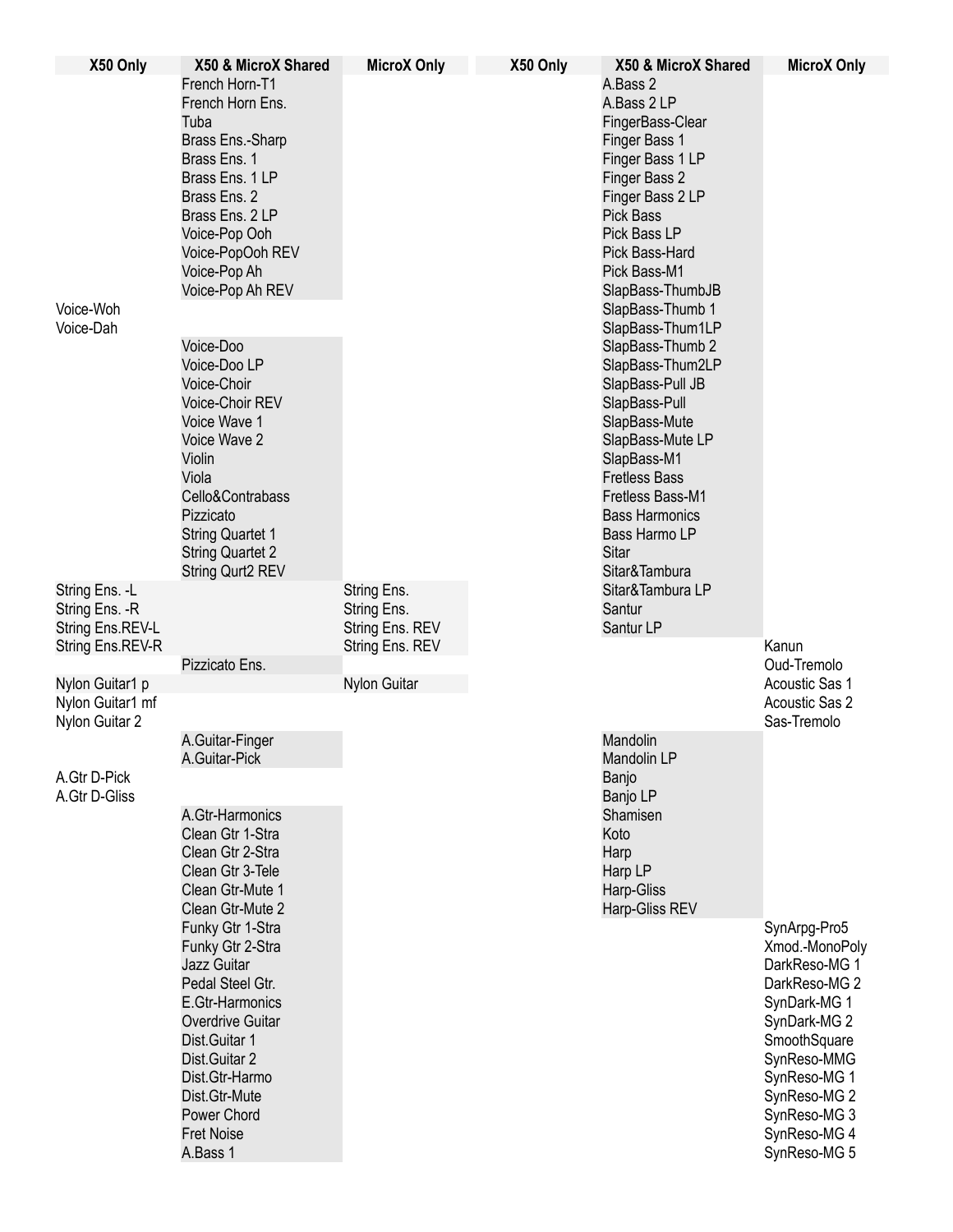| X50 Only                                                                                                     | X50 & MicroX Shared                                                                    | <b>MicroX Only</b>                                                                                                                                                                                                                                                                                                                                                                                    | X50 Only | X50 & MicroX Shared                                      | <b>MicroX Only</b>                                                                                                                                                                                                                                                                                                                                                             |
|--------------------------------------------------------------------------------------------------------------|----------------------------------------------------------------------------------------|-------------------------------------------------------------------------------------------------------------------------------------------------------------------------------------------------------------------------------------------------------------------------------------------------------------------------------------------------------------------------------------------------------|----------|----------------------------------------------------------|--------------------------------------------------------------------------------------------------------------------------------------------------------------------------------------------------------------------------------------------------------------------------------------------------------------------------------------------------------------------------------|
|                                                                                                              |                                                                                        | SynReso-A2600<br>SynReso-Pro5_1<br>SynReso-Pro5_2<br>SynReso-Poly6_1<br>SynReso-Poly6 2<br>Bass/Lead-MG<br>Bass/Lead-800DV1<br>Bass/Lead-800DV2<br>SynLead-MG 1<br>SynLead-MG 2<br>SynLead-MG 3<br>SynLead-MG 4<br>SynLead-MG 5                                                                                                                                                                       |          | <b>Analog Strings 1</b>                                  | Klub Bass<br><b>Knock Bass</b><br>Syn-Dark Bass 1<br>Syn-Dark Bass 2<br>Syn-ResBass 1<br>Syn-ResBass 2<br>Syn-ResBass 3<br>Syn-ResBass 4<br>Syn-ResBass 5<br>Deep Bass<br><b>Antic Bass</b>                                                                                                                                                                                    |
|                                                                                                              | Syn-Pop                                                                                | SynLead-A2600<br>SynLead-700S 1<br>SynLead-700S 2<br>SynLead-Poly6<br>SynComp-Poly6<br>SynLead-Pro5<br>Bs/Lead-MG Rez 1<br>Bs/Lead-MG Rez 2<br>Bass/Lead-M/poly<br>Bass/Lead-Dance<br>Bass/Lead-DSP<br>Bs/Lead-DSPMetal<br>Bs/Lead-Nu Pulse<br>Syn-Phone Square<br>Syn-Dist.Bs/Lead<br>Sync Wave 1<br>Sync Wave 2<br>Sync Wave 3<br>Sync<br>Sync-Comp<br>Syn-M/Poly Sync<br>Syn-MS2K Sync<br>ChromRes |          | AnaStrings 1 REV<br>Analog Strings 2<br>AnaStrings 2 REV | <b>Silky Strings</b><br>SilkyStrings REV<br>Brass-Pad<br>Brass-Pad REV<br>Synth Brass<br>Synth Brass REV<br>Detuned-Lead<br>Detun-Lead REV<br>Detuned-Super 1<br>Detun-Super1 REV<br>Detuned-Super 2<br>Detun-Super2 REV<br>Power Saw<br>Power Saw REV<br>Detuned-Quiet<br>Detuned-QuietREV<br>StrEns-Slina<br>StrEns-Slina REV<br>SynEns-A2600<br>SynEns-A2REV<br>Detuned-PWM |
| Detuned-Super 1<br>Detun-Super1 REV<br>Detuned-Super 2<br>Detun-Super2 REV<br>Detuned-PWM<br>Detuned-PWM REV | Sine Pop Bass<br>Syn Bass-Reso 1<br>Syn Bass-Reso 2<br>Syn Bass-Dirty<br>Syn Bass-FM 1 |                                                                                                                                                                                                                                                                                                                                                                                                       |          | <b>White Pad</b>                                         | Detuned-PWM REV<br><b>Fat Saws</b><br>Fat Saws REV<br>Flug Pad<br>Flug Pad REV                                                                                                                                                                                                                                                                                                 |
|                                                                                                              | Syn Bass-FM 1 LP<br>Syn Bass-FM 2<br>Syn Bass-FM 2 LP                                  |                                                                                                                                                                                                                                                                                                                                                                                                       |          | White Pad REV                                            | Syn-Organic<br>Syn-Calm                                                                                                                                                                                                                                                                                                                                                        |
|                                                                                                              |                                                                                        | Syn Bass-FM 3<br><b>Harsh Bass</b><br>Syn Bass-RB Saw<br>Syn Bass-RB Sqr<br>Syn Bass-Dist                                                                                                                                                                                                                                                                                                             |          | Glass Vox<br>Glass Vox REV                               |                                                                                                                                                                                                                                                                                                                                                                                |
|                                                                                                              |                                                                                        |                                                                                                                                                                                                                                                                                                                                                                                                       |          |                                                          | Space Strings<br>SpaceStrings REV<br>Vocoder-VP<br>Vocoder-VP REV<br>Tape Choir<br>Formant Vox<br>Formant Vox REV                                                                                                                                                                                                                                                              |
|                                                                                                              |                                                                                        |                                                                                                                                                                                                                                                                                                                                                                                                       |          | Syn-Air Vox<br>Syn-Air Vox REV                           |                                                                                                                                                                                                                                                                                                                                                                                |
|                                                                                                              |                                                                                        | Syn Bass-TB<br>Syn Bass-Mpoly                                                                                                                                                                                                                                                                                                                                                                         |          |                                                          | Syn-Vocalscape<br>Syn-VocalscapREV                                                                                                                                                                                                                                                                                                                                             |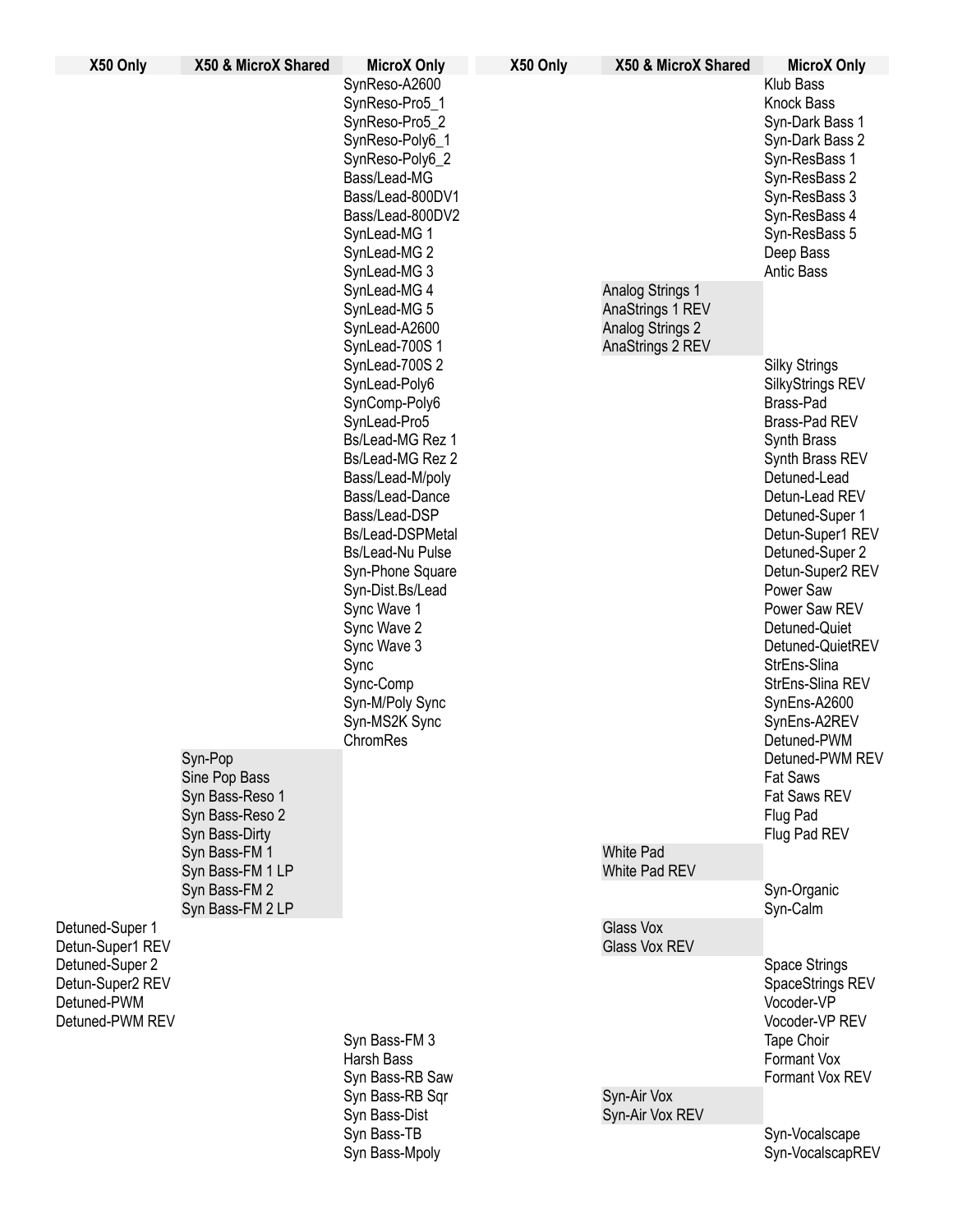| X50 Only | X50 & MicroX Shared                                                 | <b>MicroX Only</b>                                                                 | X50 Only    | X50 & MicroX Shared                                            | <b>MicroX Only</b> |
|----------|---------------------------------------------------------------------|------------------------------------------------------------------------------------|-------------|----------------------------------------------------------------|--------------------|
|          | Syn-Ghostly<br>Syn-Ghostly REV                                      |                                                                                    |             | Syn-Clicker REV<br><b>Telephone Ring</b>                       |                    |
|          |                                                                     | <b>Brittle</b>                                                                     |             | Tele Ring REV                                                  |                    |
|          | Syn-Air Pad<br>Syn-Air Pad REV<br>Syn-Flute Pad<br>Syn-FlutePad REV |                                                                                    | Noise-White | Noise Spectrum 1<br>Noise Spectrum 2<br>Saw                    | Noise White        |
|          |                                                                     | Syn-Resonant<br>Syn-Breathy<br>Syn-ReverseChoir<br>Syn-Heaving                     |             | Saw-MG3<br>Saw-Chroma<br>Pulse-02%<br>Pulse-05%                |                    |
|          | Syn-DreamStrings<br>Syn-DreamStr REV<br><b>Cricket Spectrum</b>     |                                                                                    |             | Pulse-08%<br>Pulse-16%<br>Pulse-33%                            |                    |
|          |                                                                     | Cymbal Flute -L<br>Cymbal Flute -R<br>Key&AirNoise Fl<br>Ghost<br>SFX-NoiseSpectra |             | Pulse-40%<br>Square<br>Square-mMG<br>Square-JP<br>Triangle-MG3 |                    |
|          |                                                                     | Noise Pad<br>StereoSpectrum-L<br>StereoSpectrum-R                                  |             | Ramp<br>Ramp-mMG<br>Sine                                       |                    |
|          | Swish Terra                                                         |                                                                                    |             | Sine-JP                                                        |                    |
|          |                                                                     | Spectone -L<br>Spectone -R                                                         |             | DWGS-Sine 1<br>DWGS-Sine 2                                     |                    |
|          |                                                                     | Spectraslicer<br>Space Wire<br>Space Debris                                        |             | DWGS-Organ 1                                                   |                    |
|          |                                                                     |                                                                                    |             | DWGS-Organ 2                                                   |                    |
|          |                                                                     |                                                                                    |             | DWGS-Organ 3                                                   |                    |
|          | Syn-Golithan                                                        |                                                                                    |             | DWGS-Organ 4                                                   |                    |
|          | Syn-Golithan REV                                                    |                                                                                    |             | DWGS-Organ 5                                                   |                    |
|          | Syn-Air Vortex<br>Syn-AirVortexREV                                  |                                                                                    |             | DWGS-Bell 1<br>DWGS-Bell 2                                     |                    |
|          | Syn-FX01Z                                                           |                                                                                    |             | DWGS-Bell 3                                                    |                    |
|          | Syn-FX01Z REV                                                       |                                                                                    |             | DWGS-Bell 4                                                    |                    |
|          | Syn-Palawan                                                         |                                                                                    |             | DWGS-E.P. 1                                                    |                    |
|          | Syn-Palawan REV                                                     |                                                                                    |             | DWGS-E.P. 2                                                    |                    |
|          |                                                                     | Twinkler                                                                           |             | DWGS-E.P. 3                                                    |                    |
|          |                                                                     | <b>Twinkler REV</b><br>Chime Pad                                                   |             | DWGS-E.P. 4                                                    |                    |
|          |                                                                     | Syn-Zingle<br>Syn-Zingle REV                                                       |             | DWGS-E.P. 5<br><b>DWGS-Accordion</b>                           |                    |
|          |                                                                     |                                                                                    |             | DWGS-Guitar 1                                                  |                    |
|          | WaveSweep                                                           |                                                                                    |             | DWGS-Guitar 2                                                  |                    |
|          | <b>WaveSweep RPT</b><br>WaveSweepRPT REV<br>WaveSweep LP            |                                                                                    |             | DWGS-Clav 1<br>DWGS-Clav 2<br>DWGS-Clav 3                      |                    |
|          |                                                                     | Air Noise                                                                          |             | DWGS-Digi 1                                                    |                    |
|          | Pole                                                                |                                                                                    |             | DWGS-Digi 2                                                    |                    |
|          | Pole LP                                                             |                                                                                    |             | DWGS-Digi 3                                                    |                    |
|          | <b>Gamelan Wave</b>                                                 |                                                                                    |             | DWGS-Wire 1                                                    |                    |
|          | Xylo Spectrum                                                       |                                                                                    |             | DWGS-Wire 2                                                    |                    |
|          | Syn-FX02Z<br>Space Lore                                             |                                                                                    |             | DWGS-Sync 1<br>DWGS-Sync 2                                     |                    |
|          | Space Lore REV                                                      |                                                                                    |             | DWGS-Sync 3                                                    |                    |
|          | Syn-FX03Z                                                           |                                                                                    |             |                                                                | Hit-Cool Piano     |
|          | Syn-FX03Z REV                                                       |                                                                                    |             |                                                                | Hit-DownLo' Pno    |
|          |                                                                     | ArpeggiWave                                                                        |             |                                                                | Hit-Vox Bow        |
|          |                                                                     | TunRhythmix                                                                        |             |                                                                | Hit-BariBlat       |
|          | Syn-Clicker                                                         |                                                                                    |             |                                                                | <b>Hit-Triller</b> |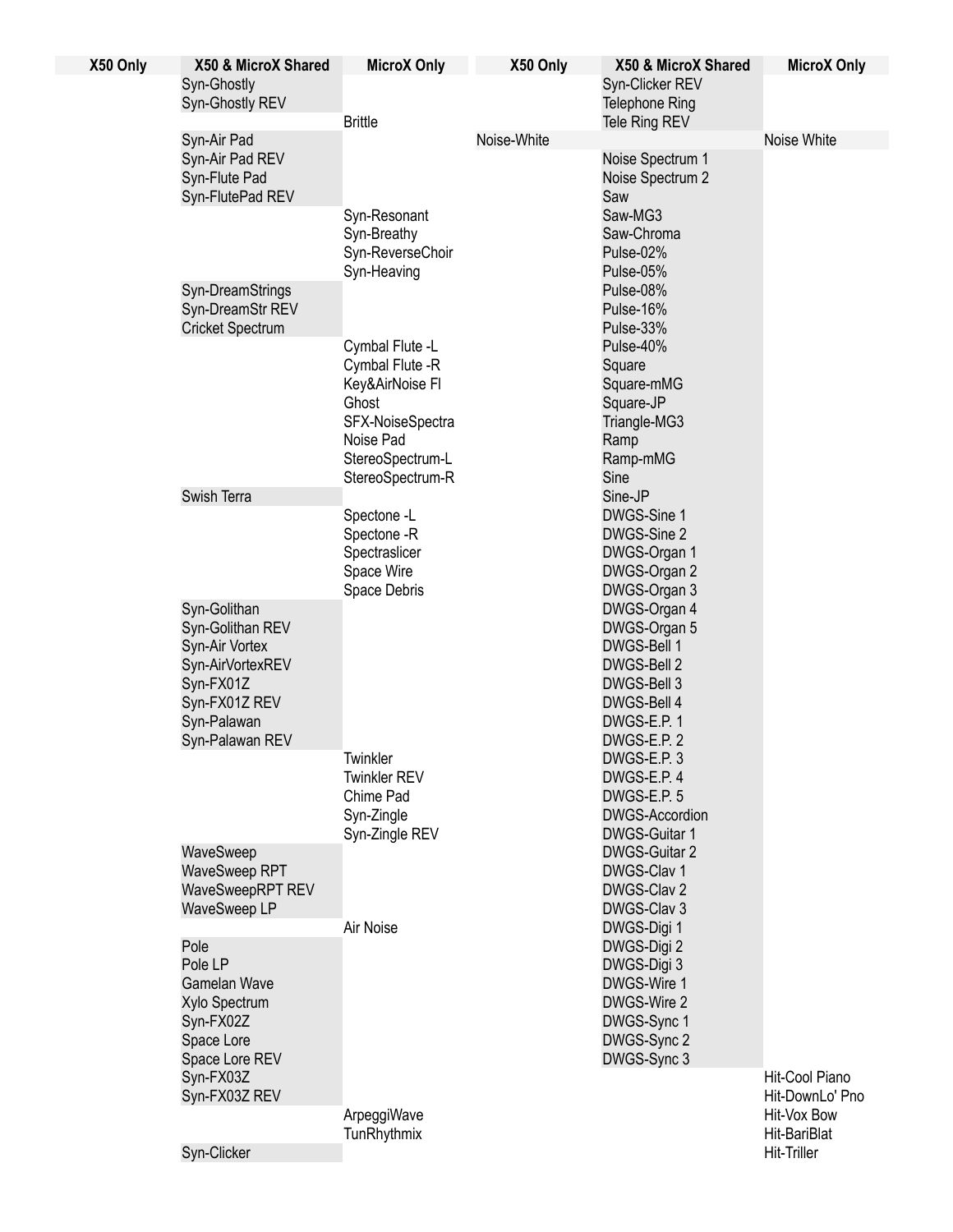| X50 Only                                                        | X50 & MicroX Shared                                                                                                                                                                            | <b>MicroX Only</b><br>Hit-Vox Fem<br>Hit-Saxy<br>Hit-Hi Alto<br>Hit-Piano Chop<br>Hit-Cool Band    | X50 Only                                                                  | X50 & MicroX Shared                                                                                                                                                                                                                                                                 | <b>MicroX Only</b><br><b>Flutter Fall</b><br>Synth Klang<br>FM Sweep 1<br>FM Sweep 2<br>Power Down |
|-----------------------------------------------------------------|------------------------------------------------------------------------------------------------------------------------------------------------------------------------------------------------|----------------------------------------------------------------------------------------------------|---------------------------------------------------------------------------|-------------------------------------------------------------------------------------------------------------------------------------------------------------------------------------------------------------------------------------------------------------------------------------|----------------------------------------------------------------------------------------------------|
| Orchestra Hit                                                   |                                                                                                                                                                                                | Hit-Major Orch<br>Hit-Power Orch                                                                   | Zap 1                                                                     |                                                                                                                                                                                                                                                                                     | Ping<br>High Noiz Zap<br>Zap a                                                                     |
| Pizz Hit                                                        |                                                                                                                                                                                                | Hit-Pizz                                                                                           | Zap 2                                                                     |                                                                                                                                                                                                                                                                                     | Zap b                                                                                              |
| <b>Band Hit</b>                                                 | <b>Brass-Fall</b>                                                                                                                                                                              | Hit-Funk Band                                                                                      |                                                                           | DJ-Scratch<br>DJ-Old Record<br>Stadium                                                                                                                                                                                                                                              |                                                                                                    |
| Impact Hit-L<br>Impact Hit -R<br><b>Philly Hit</b><br>Organ Hit |                                                                                                                                                                                                | Hit-Impact-L<br>Hit-Impact -R<br>Hit-Philly<br>Hit-Organ                                           |                                                                           | Applause<br>Church Bell<br>Church Bell REV<br><b>Bird</b>                                                                                                                                                                                                                           |                                                                                                    |
|                                                                 | VibeChord 1<br>VibeChord 2<br>VibeChord 1&2<br>Funky Guitar Hit<br>Pop Guitar Hit<br>ReggaeGuitar Hit<br>Vox-Wah Gtr<br><b>Gtr-Cut Noise 1</b><br><b>Gtr-Cut Noise 2</b><br><b>String Slap</b> | "Yeah"<br>"Ahhhh"<br>"Aow"<br>"Oohh"<br>"Aohh"<br>"Uuh"<br>"Be"<br>"Looove"<br>"Aahh"<br>Zagruta 1 |                                                                           | <b>Birds</b><br><b>Birds REV</b><br>Crickets 1<br>Crickets 1 REV<br>Crickets 2<br>Dog<br>Gallop<br><b>Gallop REV</b><br>Laughing<br>Scream<br>Sword<br>Punch<br><b>Heart Beat</b><br>Footstep 1<br>Footstep 2<br>Door Creak<br>Door Slam<br>Car Engine<br>Car Engine LP<br>Car Stop |                                                                                                    |
|                                                                 | <b>Vocoder Voice</b><br><b>Voice Set</b><br>CompuVoice-Do it<br>CompVo-Do it RPT<br><b>Cyber Drum</b>                                                                                          | Zagruta 2                                                                                          | Car Pass                                                                  | Car Crash                                                                                                                                                                                                                                                                           | Race Car Pass                                                                                      |
|                                                                 |                                                                                                                                                                                                |                                                                                                    | Train<br><b>Train REV</b>                                                 |                                                                                                                                                                                                                                                                                     | <b>Train Tracks</b><br><b>Train Tracks REV</b>                                                     |
|                                                                 |                                                                                                                                                                                                |                                                                                                    |                                                                           | Helicopter<br><b>Helicopter REV</b>                                                                                                                                                                                                                                                 |                                                                                                    |
| <b>SD-Metal Striker</b><br>SD-M.Striker RPT                     | Cyber Drum RPT                                                                                                                                                                                 | <b>Metal Strike</b><br><b>Metal Strike RPT</b>                                                     | <b>Gun Shot</b><br>Machinegun<br>Machinegun REV                           |                                                                                                                                                                                                                                                                                     | Rifle<br>Machine Gun<br>Machine Gun REV                                                            |
| <b>SD-Air Explosion</b><br><b>Metal Hit</b><br>Metal Hit RPT    | Industry 1<br>Industry 1 RPT<br>Industry 2 RPT<br>Industry 3<br>Industry 3 RPT                                                                                                                 | Air Explosion                                                                                      |                                                                           | Laser Gun<br>Cannon<br><b>BD-Cannon</b><br>Explosion<br>Thunder<br><b>Stream</b><br><b>Bubble</b><br><b>Bubble REV</b>                                                                                                                                                              |                                                                                                    |
|                                                                 |                                                                                                                                                                                                | Drop Tool<br>Drop Tool RPT<br>Voltage 1<br>Voltage 2<br>Robo Blip                                  | <b>BD-Amb</b><br>BD-Dance a<br><b>BD-Dance b</b><br><b>WD-Native Drum</b> | Wind                                                                                                                                                                                                                                                                                |                                                                                                    |